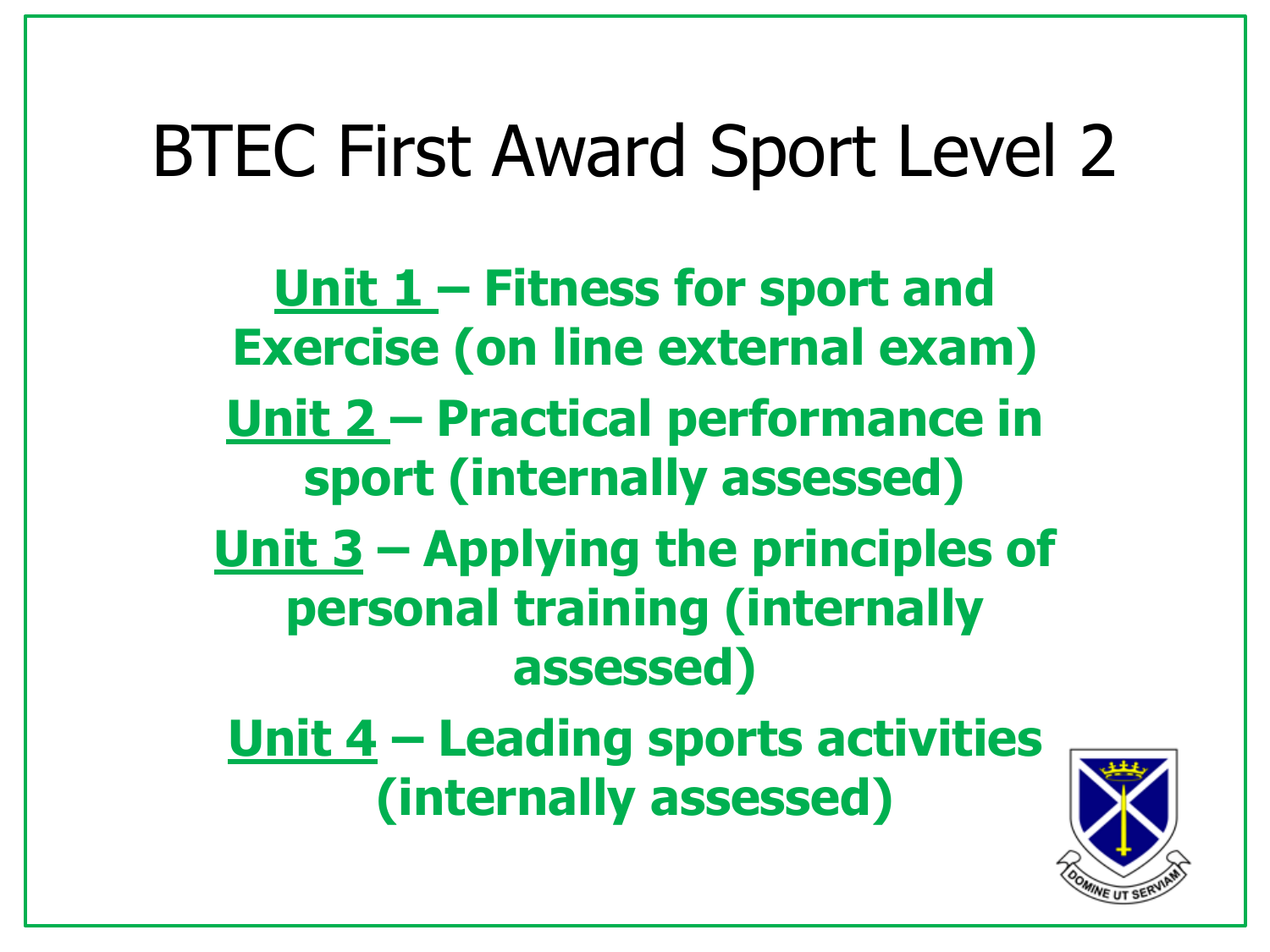#### Exam/assessment format:

- Unit 1 external online exam 75 minutes
- Unit 2 Learning Aims A-C (3) assignments)
- Unit 3 Learning Aims A-D (4) assignments, synoptic)
- Unit 4 Learning Aims A-C (3 Assignments)

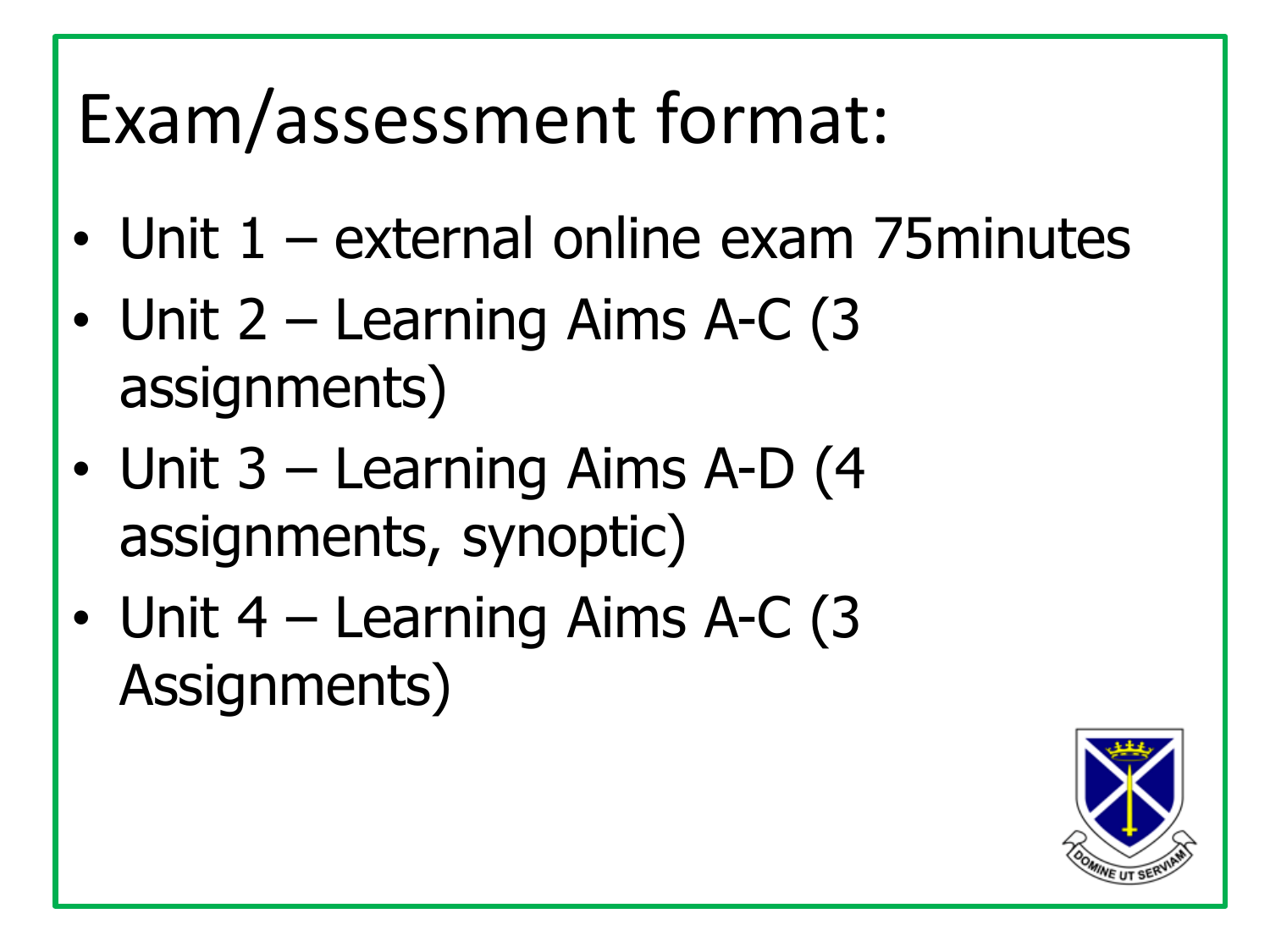#### **Pre-Public Examinations** Format:

- Unit 1
	- Paper exam 75 minutes
- Checklists on MS teams are available to students

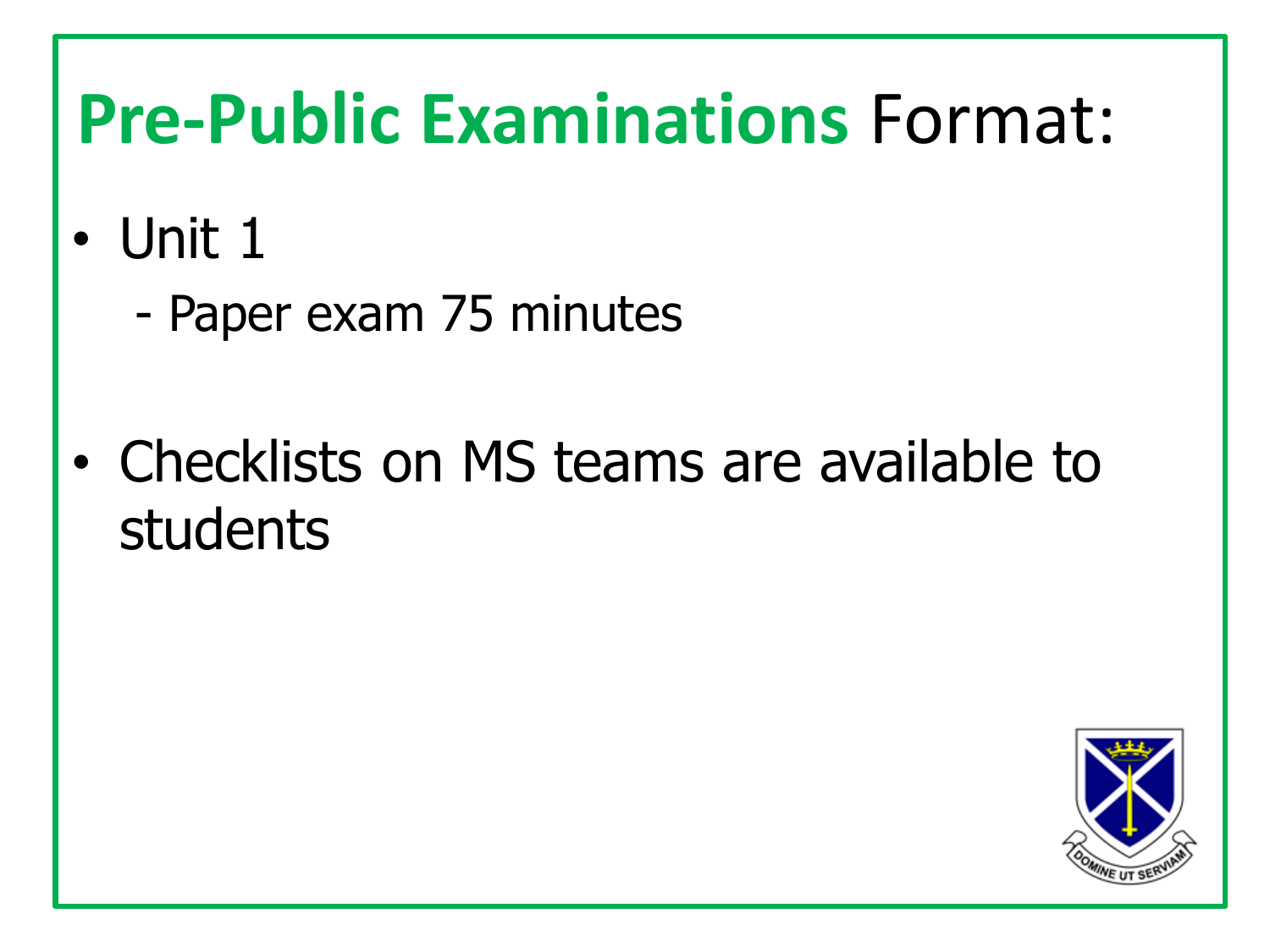# **St Alban's** – Success in BTEC Sport

- Making key cards
- Reading and completing unit 1 workbooks
- Reviewing their work from the lesson during that day
- Supporting them in accessing support available on line
- **Quizzing**

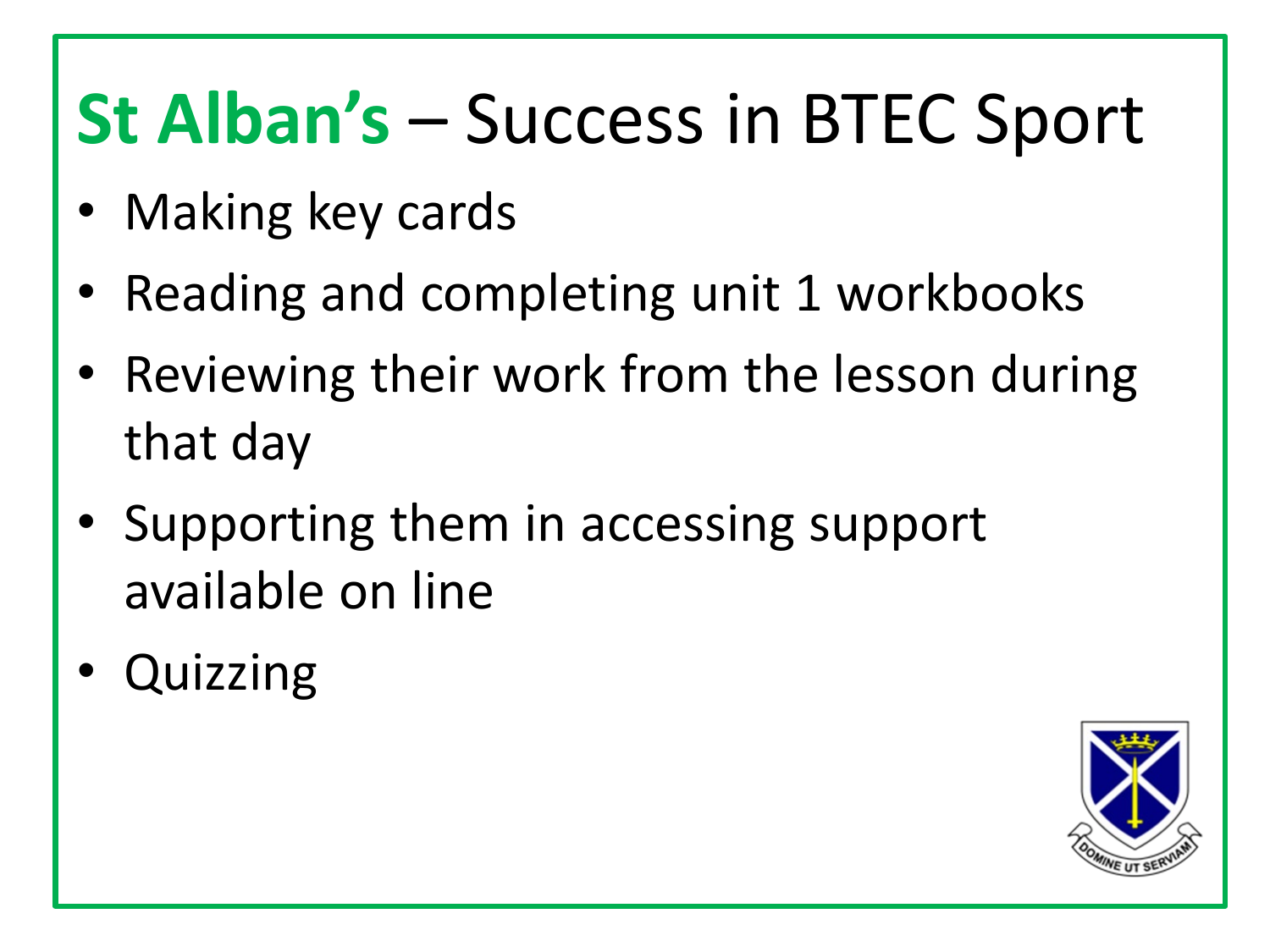# **St Alban's** – Support

- MS Teams
- Revision work book provided to all students on the course for the Unit 1 online Exam.